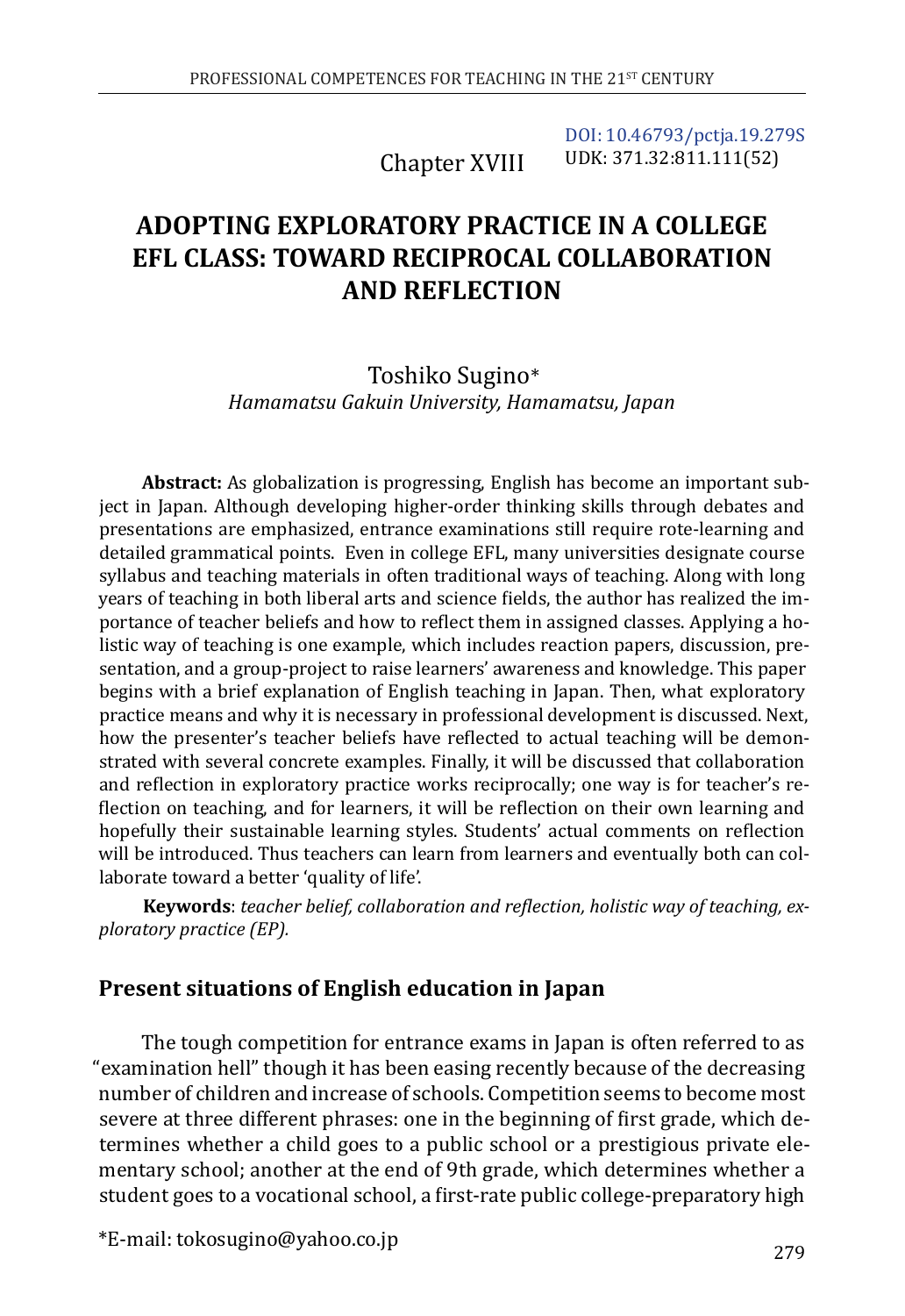school, a second rate high school, or an expensive private school; and finally at the end of the  $12<sup>th</sup>$  grade to gain entrance to university (Hayes 2013).

Also, the rapid progress of globalization has alerted Japanese people to the need to master English since globalization is often taken to mean Americanization in Japan and therefore the use of English. Consequently, English language education is emphasized so much so that English will be implemented as a subject in elementary schools, and the nationwide entrance examination system, i.e., the National Center Test for University Admissions, will include private sector organizations which examine skills such as speaking abilities. As a result, English competence has become a marker to widen the gap among students' abilities.

On one hand, more and more speaking abilities are emphasized and eager parents do send their children to tutoring or crammer schools or to overseas programs to enhance their communicative competence, but on the other hand, a large number of high schools prepare students for university entrance examinations that require long hours of rote-learning and studying translation and detailed grammatical points because there are still a number of universities that require examinees to have that kind of knowledge.

Even in college EFL (English as a Foreign Language), many universities designate the course syllabus and teaching materials in often traditional ways of teaching for students who are required to take English for one or two years in college without any special motivation or purposes. At many universities, they offer courses only to prepare for standardized tests, which they believe are helpful in job hunting.

Overall, whether students are geared toward learning speaking English or to pass competitive entrance exams with rote-learning for vocabulary building and detailed grammatical points, students most often enter universities without having a chance to develop higher-order thinking skills through debates and presentations.

In the following section, to help teachers teach holistically with teacher beliefs, what exploratory practice means and why it is necessary in professional development is first demonstrated. Then how teacher beliefs can be reflected to actual teaching will be demonstrated from questionnaire results. Finally, I will show a case study from my class, with students' actual comments.

# **Exploratory practice in professional development**

Earlier in the 1960s, research on teaching focused on the search for effective teaching behaviors and in the 1970s, this view of teaching started to be questioned because it missed the concept that teachers' mental lives played a role in their instructional choices. Also criticized was Scientific Research (SR),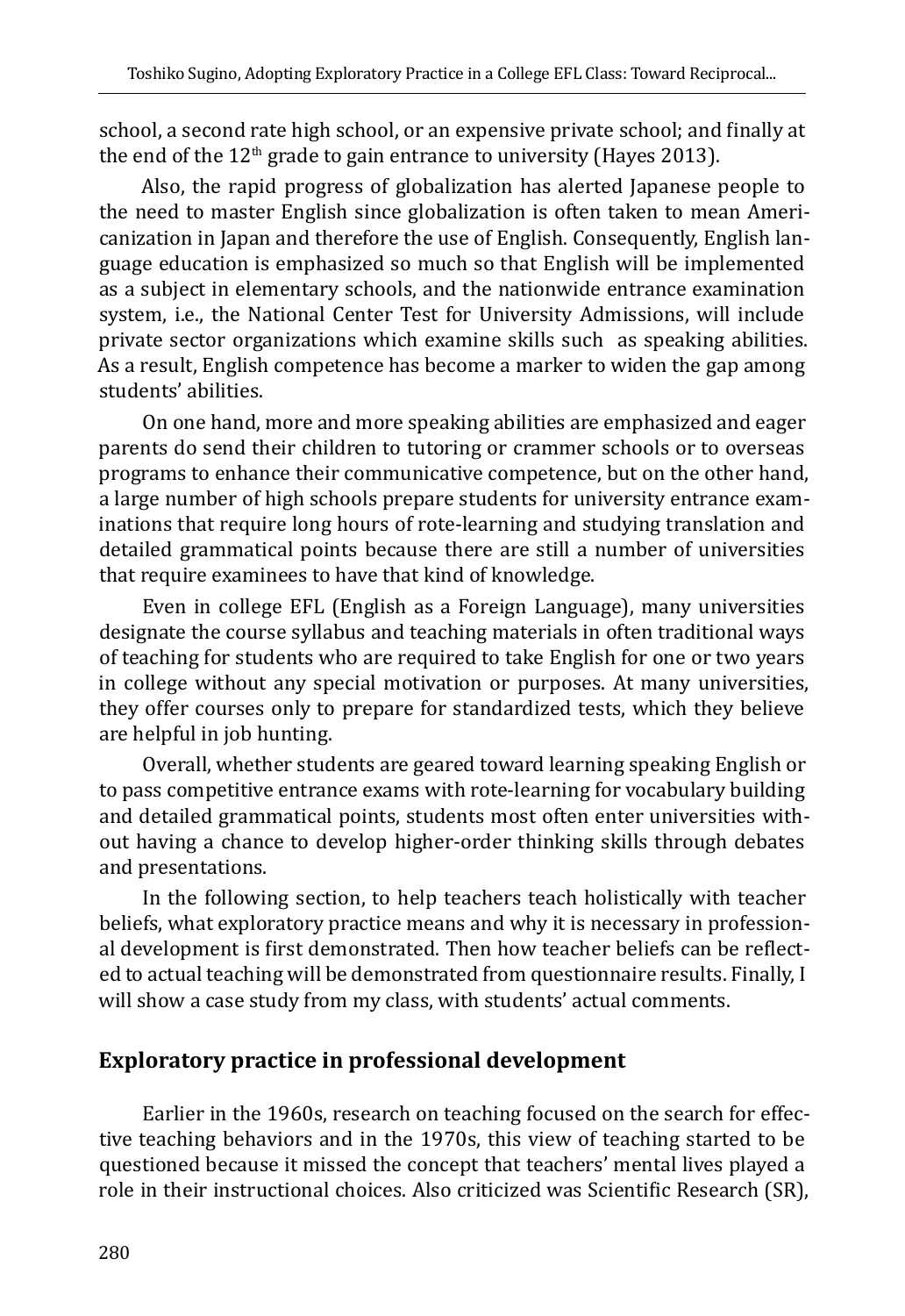which sometimes seemed to detach from teachers' needs. Subsequently, Action Research (AR) prevailed, which was expected to nurture teachers' development through practical research activities, yet it was still considered to be traditional classroom-based research with a hypothesis.

According to Hanks (2015), Exploratory Practice (EP) is a form of practitioner research in language education which aims to integrate research, learning, and teaching. Answering the needs of newer forms of conventional classroom-based research, EP promotes the idea of teachers (and learners) puzzling about their language teaching/learning experiences, using "normal pedagogic practices as investigative tools" (Allwright 2003: 127).

By incorporating itself into pedagogy, EP seeks to address the issue of the demands of research pulling practitioners away from their teaching and learning responsibilities (Hanks 2015: 2). 'Quality of life' for language teachers and learners is the most appropriate central concern for practitioner research in the field of EP (Hanks 2015: 3).

|                               | <b>Scientific</b><br><b>Research</b> | Action<br><b>Research</b>            | <b>Exploratory</b><br><b>Practice</b> |
|-------------------------------|--------------------------------------|--------------------------------------|---------------------------------------|
| Period<br>prospering          | 1980s                                | 1990s                                | 2000s                                 |
| Primary Goal                  | generate rules                       | problem solving                      | deepen<br>understanding               |
| Method                        | Experimental                         | Quasi-experimental                   | Open-ended                            |
| Central concern               | Preciseness                          | Cyclical nature of<br>self-inquiry   | Quality of Life                       |
| Starting with                 | hypothesis                           | task                                 | puzzlement                            |
| Work needs to<br>be conducted | Prescription                         | Description                          | Mutual<br>development                 |
| Concept of<br>Learning        | Cognitive<br>behavioral              | task                                 | Life                                  |
| Research period               | Cross-sectional,                     | Longitudinal                         | Sustainable                           |
| Leaner                        | Participant                          | 'Problem' solver                     | Co-practitioner                       |
| Researcher                    | 3 <sup>rd</sup> person, neutral      | $1st$ person, singular               | 1 <sup>st</sup> person, plural        |
| Relationship<br>Researcher/   | Researcher leads<br>practitioner     | Practitioner be-<br>comes researcher | Practitioner<br>becomes explorer      |
| Demerits                      | Too much focus on<br>data collection | Intervene actual<br>teaching         | May end up in<br>self-satisfaction    |

*Table 1: Comparisons of SR, AR and EP made by Yanase (2008)*

Note: Original is in Japanese.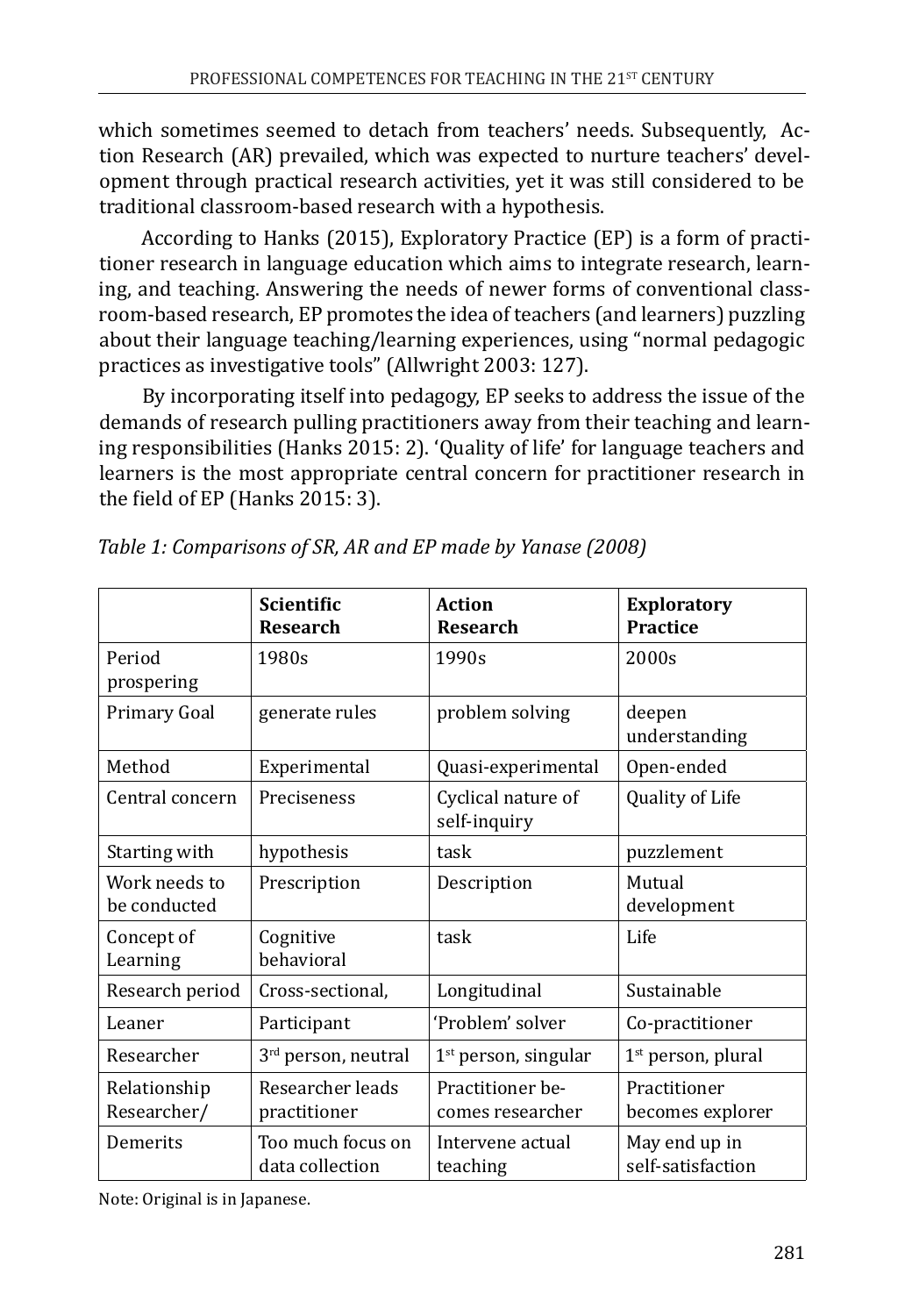Overall, Yanase (2008) recommends EP as he explains, EP sees leaners not as participants or 'problem' but co practitioner with whom teacher-researcher are involved in the work for mutual understanding.

Along with long years of teaching in both liberal arts and science fields, the author has realized the importance of teacher beliefs and how to reflect them in assigned classes, which will be mentioned in the following section.

# **Teacher beliefs and how to reflect on teaching**

According to Borg (2009), teacher cognition research is concerned with understanding what teachers think, know, and believe. Its primary concern, therefore, lies with the unobservable dimension of teaching – teachers' mental lives (p. 1). For educational researchers, the questions being addressed now were not simply 'what do teachers do?' but also 'what do they think?', 'what decisions do they make?' and 'why?' (Borg 2009: 1).

Beliefs are one of the essential points of all fields in education and they deal with human behaviours and learning (Ajzen 1988). Teachers' beliefs influence their consciousness, teaching attitudes, teaching methods, teaching policies, teaching behaviors and finally, learners' development (Dogruer et al. 2010).

(OECD 2009: 89)

Teachers' beliefs, practices and attitudes are important for understanding and improving educational processes. They are closely linked to teachers' strategies for coping with challenges in their daily professional life and to their general well-being, and they shape students' learning environment and influence student motivation and achievement. Furthermore they can be expected to mediate the effects of job-related policies- such as changes in curricula for teachers' initial [undergraduate] education or professional development – on student learning.

Although it does not explain student achievement or changes in achievement, it highlights one of the factors which is related to their motivation and outcomes, and vice versa, teaching and teachers' life.

#### *Aim of the research*

As mentioned earlier, English seems to have gained in importance in universities in Japan so much so that many universities offer courses only to prepare for standardized tests and/or many universities designate course syllabus and teaching materials and procedures accordingly. In the previous study by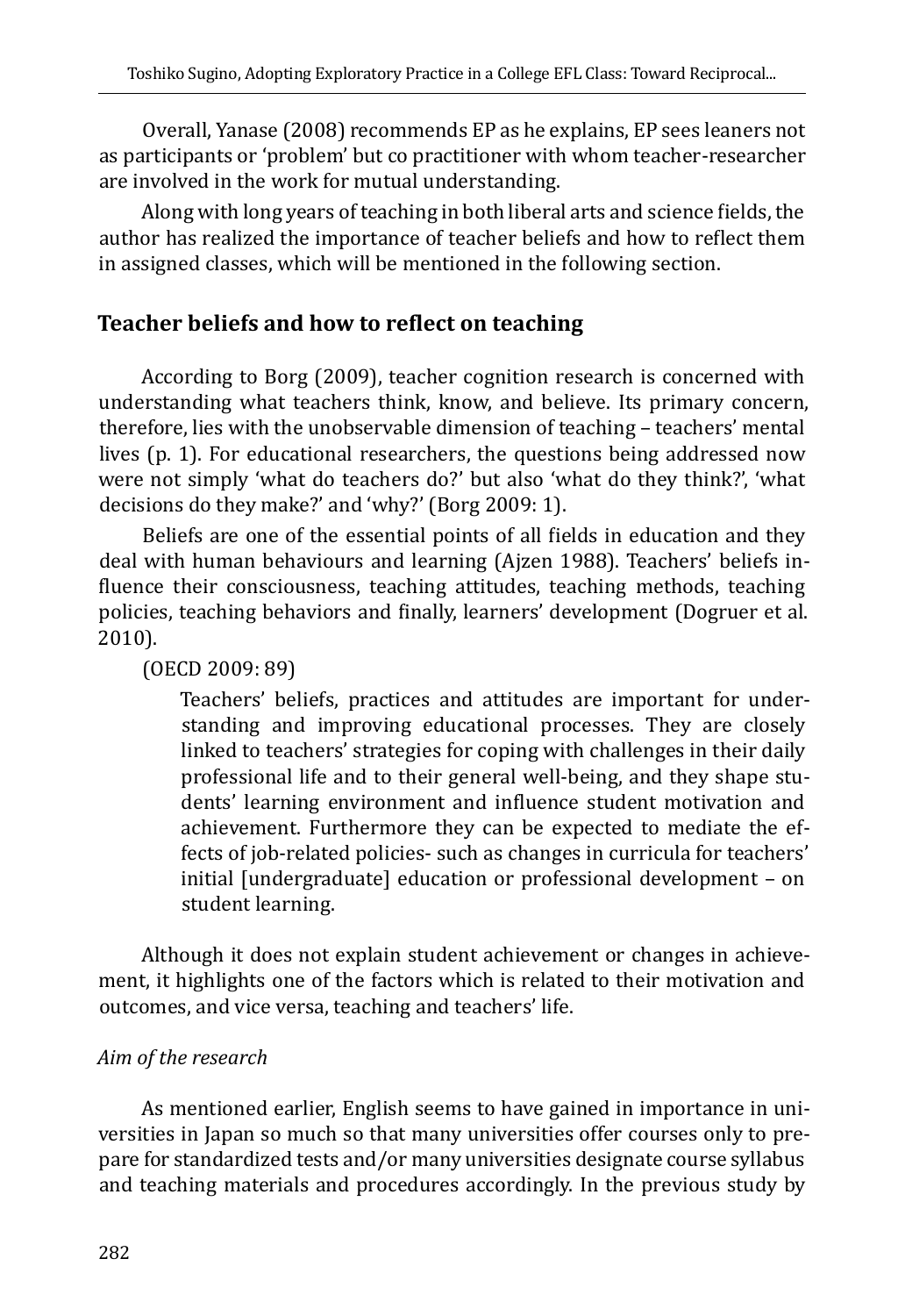Sugino, Ueda, and Abe (2018), we investigated how college English teachers reflect their teacher beliefs and how much they reflect them in their actual teaching, within the limitation of designated teaching materials and approaches in liberal arts education curricula, trying to answer the following research questions.

- What are the background experiences or reason to form such beliefs?
- How do teachers reflect their beliefs within the limitation of designated teaching materials and approaches in liberal arts education curricula?

# **Methodology**

### *Participants*

Through the grape-vine of our colleagues, 13 participants agreed to participate in 2018.

|           | sex | age             | L1 | level  | class<br>type | years    | <b>Employment</b><br>type | <b>Class</b><br>size |
|-----------|-----|-----------------|----|--------|---------------|----------|---------------------------|----------------------|
| 1. A.     | M   | 50up            | I  | Univ.  | 2             | $11\sim$ | <b>Full tenured</b>       | 21-30                |
| 2.<br>- B | F   | 50up            | I  | Univ.  | $\mathbf{1}$  | $11\sim$ | Part time                 | 31-40                |
| 3. C      | F   | 50up            | I  | Univ.  | 1             | $11\sim$ | Part time                 | 21-30-40             |
| D<br>4.   | F   | 50up            | I  | Univ.  | 1             | $11\sim$ | Full, fixed-term          | 21-30                |
| 5. E      | F   | 50up            | I  | Univ.  | $\mathbf{1}$  | $11\sim$ | Full, tenured             | $11 - 20$            |
| 6. F      | M   | 50up            | I  | Univ.  | $\mathbf{1}$  | $11\sim$ | Full, tenured             | $11 - 20$            |
| 7. G      | M   | 30 <sub>s</sub> |    | Univ.  | 4             | $11\sim$ | Part-time                 | $11 - 20$            |
| 8.<br>H   | M   | 40s             | I  | Univ.  | 2             | $6 - 10$ | Full, tenured             | 21-30                |
| 9. I      | F   | 40s             | I  | Univ.  | 1             | $11\sim$ | Part time                 | $21 - 30 - 40$       |
| $10.$ J   | F   | 50up            | I  | Univ.  | 1             | $11\sim$ | Full, tenured             | 31-40                |
| 11.K      | F   | 50up            | I  | Univ.  | 1             | $11-$    | Part time                 | $21 - 30$            |
| 12.L      | M   | 40              | J  | VocTec | $\mathbf{1}$  | $11\sim$ | Full, tenured             | 11-20-40             |
| 13. M     | F   | 50up            |    | Univ.  | $\mathbf{1}$  | $11\sim$ | Part-time                 | 21-31-40             |

*Table 2: Participants' Background Information.*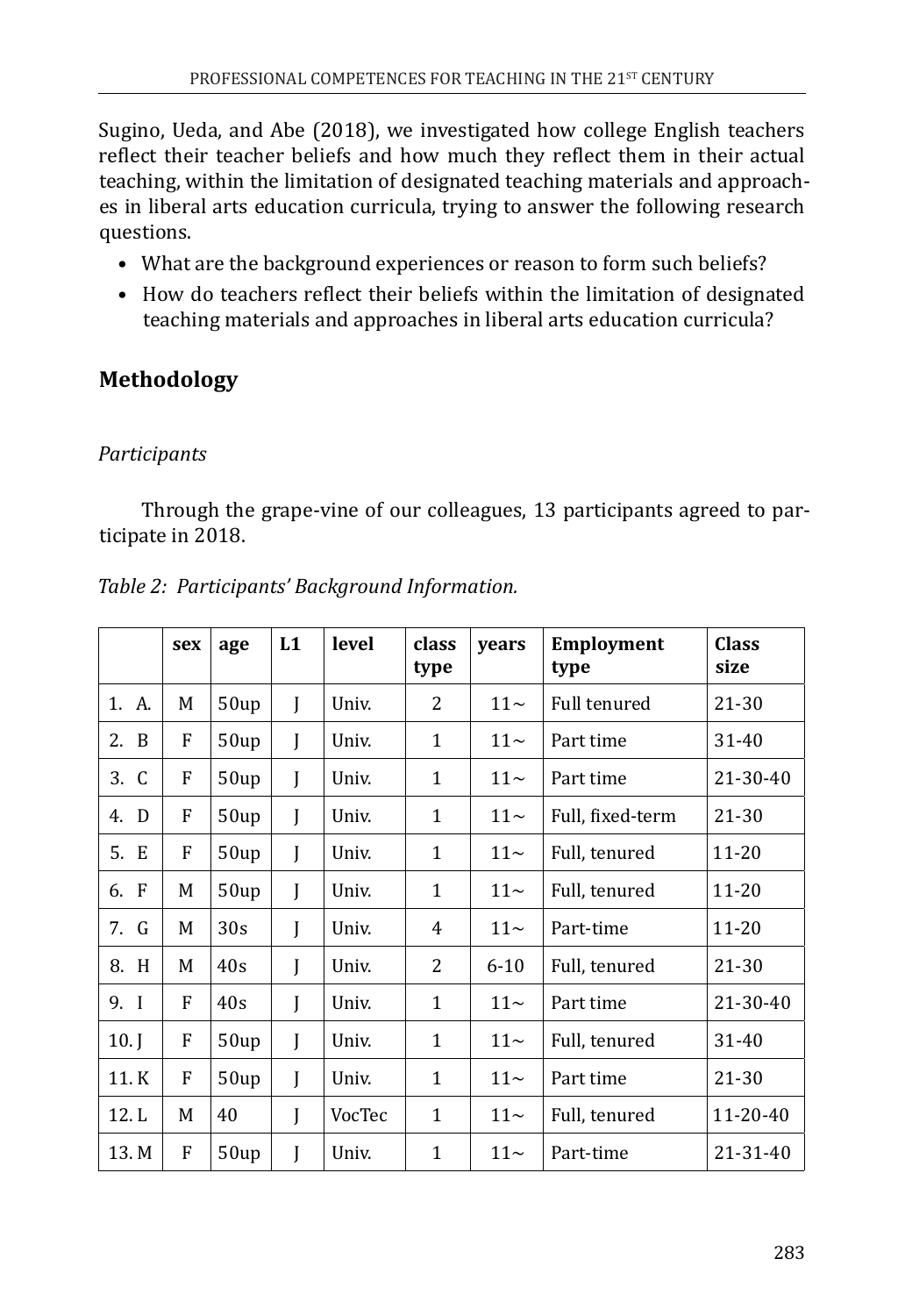### *Instrument*

A questionnaire with two sections was used. The design of the instrument was done by the researchers. The first section was to investigate participants' background information such as their genders, ages, mother tongues, years of experiences, type of employment, and class sizes. The second section was composed of four questions: 1. What are your teaching philosophies/beliefs? 2. What are the reasons and/or experiences that have influenced you to have them? 3. How and how much do you apply them to your actual teaching?; 4. Please tell me your teaching philosophies/beliefs that are non-negotiable, if any.

### *Procedure*

The questionnaires were distributed to the participants, who are colleagues of the three researchers. It started with a brief explanation stating the aim of the research. Through e-mail, 13 questionnaires were answered and collected. The questionnaire data was analyzed qualitatively. After all the data was put on the spread-sheet, the three researchers selected the salient answers to each question.

# **Results**

All of the participants are college teachers except one (works at Vocational Tech).

|                             | a) What kind of<br>teacher beliefs<br>do you have?                                           | b) What are the<br>background<br>experiences to<br>form such beliefs?                                                                     | c) How/how much do<br>you apply them to your<br>actual teaching?                                                                                                                       |
|-----------------------------|----------------------------------------------------------------------------------------------|-------------------------------------------------------------------------------------------------------------------------------------------|----------------------------------------------------------------------------------------------------------------------------------------------------------------------------------------|
| Mr. A $50+$<br>fulltime     | To keep a balance<br>between Commu-<br>nicative Approach<br>and the traditional<br>approach. | When I studied TESOL<br>In the 1970s, this was<br>the newest.                                                                             | I spend much time on dis-<br>cussion.                                                                                                                                                  |
| $Ms$ , $B 50+$<br>part-time | Do not pre-judge<br>students and/or<br>have stereotypical<br>images toward<br>them.          | When I taught at<br>public junior high, I re-<br>alized it's important to<br>be trusted by learners<br>even before I started<br>teaching. | At each class, I ask students<br>to tell me the problems or<br>questions to be solved before-<br>hand, and if we feel we need<br>to, then try to spare time for<br>discussing further. |

*Table 3: Results of Open-ended questions on Teacher beliefs*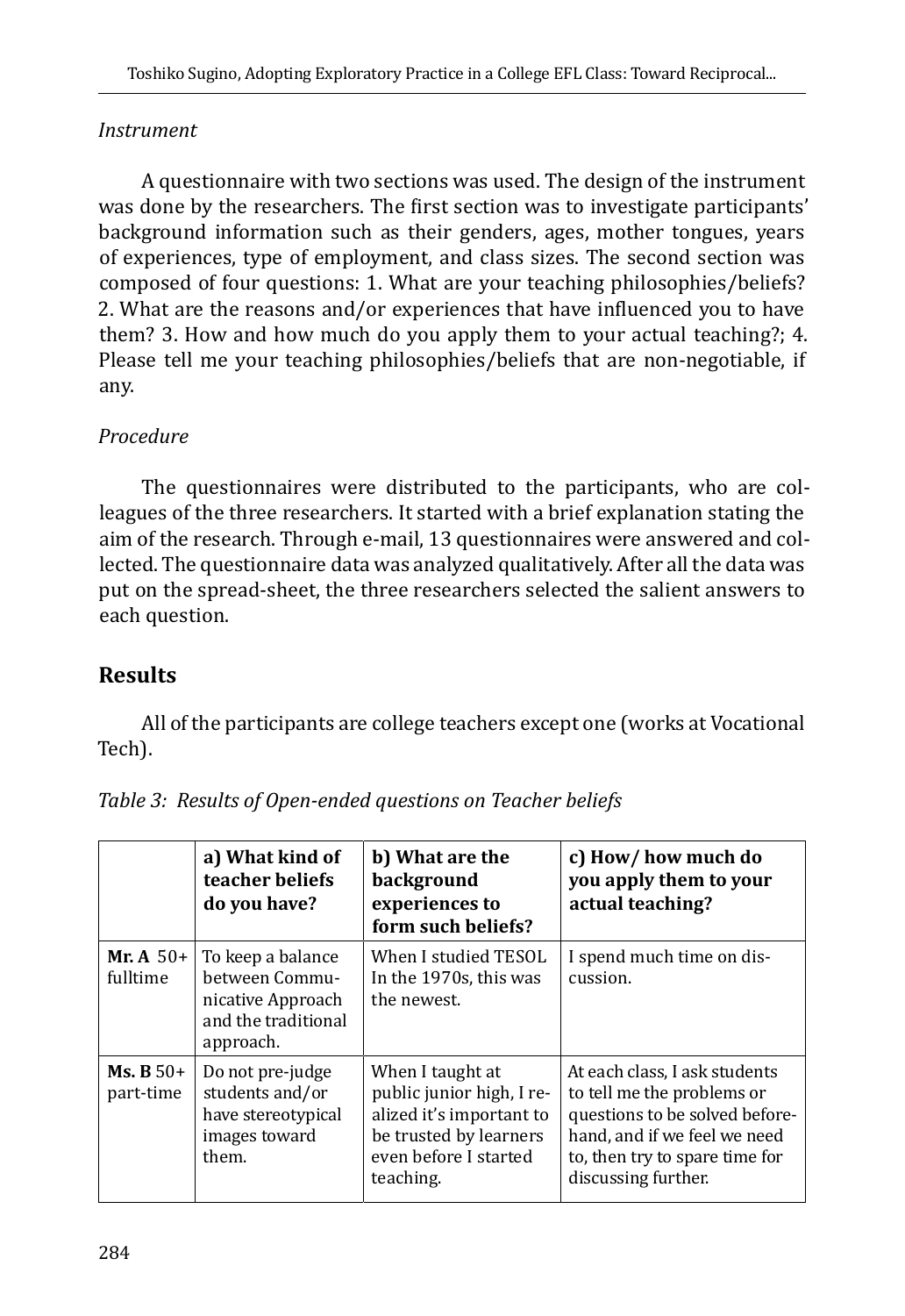| $Ms. C50+$<br>part-time    | Help students' self-<br>study.                                                                                                        | I've had students hav-<br>ing little motivation to<br>study English because<br>of wrong way or not<br>knowing how to study. | Students are given oppor-<br>tunities to do group project<br>with presentations once a<br>semester.                         |
|----------------------------|---------------------------------------------------------------------------------------------------------------------------------------|-----------------------------------------------------------------------------------------------------------------------------|-----------------------------------------------------------------------------------------------------------------------------|
| $Ms. E 50+$<br>full-time   | First of all, I always<br>teach students hop-<br>ing that everyone<br>can participate in<br>the class enjoyably<br>and interestingly. | It is due to learning<br>about SLA in my grad-<br>uate school and study<br>groups.                                          | I use collaborative learning<br>for one third of my lesson.                                                                 |
| Mr. $G$ 30s<br>part-time   | I would like to be<br>a starter who can<br>offer learners to get<br>interested in learn-<br>ing and enjoy it.                         | I myself do not want<br>to do things I am not<br>interested in.                                                             | For the first 10 minutes, I try<br>to introduce topics to attract<br>learners' interests or about<br>recent popular events. |
| Mr. $H_{40s}$<br>full time | It's balance. I teach<br>'language skills<br>(cognitive develop-<br>ment) 'and 'world<br>view (human<br>development)                  | The most influential<br>factor is 'middle way<br>'in Buddhism.                                                              | In class, language use and for<br>homework, more emphasis<br>is put on skill based learning.                                |
| Ms. $I$ 40s<br>part-       | To teach & learn<br>everything with joy.<br>Do not give up.                                                                           | I would like to share<br>happiness of knowing<br>things.                                                                    | Active learning approach                                                                                                    |

For the question 4 [Please tell me your teaching philosophies/beliefs that are non-negotiable, if any],

- Ms. C: I want to help students decrease resistance toward English learning.
- Ms. C: I make it a rule to prepare well for a class because I do not just go and finish the class. That may be my non-negotiable point. I'd like students not to care too much about the points and find something interesting more through English. Because English is one language that is not static, I'd like them to enjoy learning without concentrating too much on the right answers.
- Ms. E. Students change year by year, and so are teaching methodologies that are based on research that are changing (developing) constantly. I feel it is important to catch up the changes and I will try hard to keep up learning more and better teaching.
- Mr. H: I feel strongly that the present condition of universities is "microcosm of the future world". The idea that our present condition of universities will decide our future makes me think how to improve the present situations.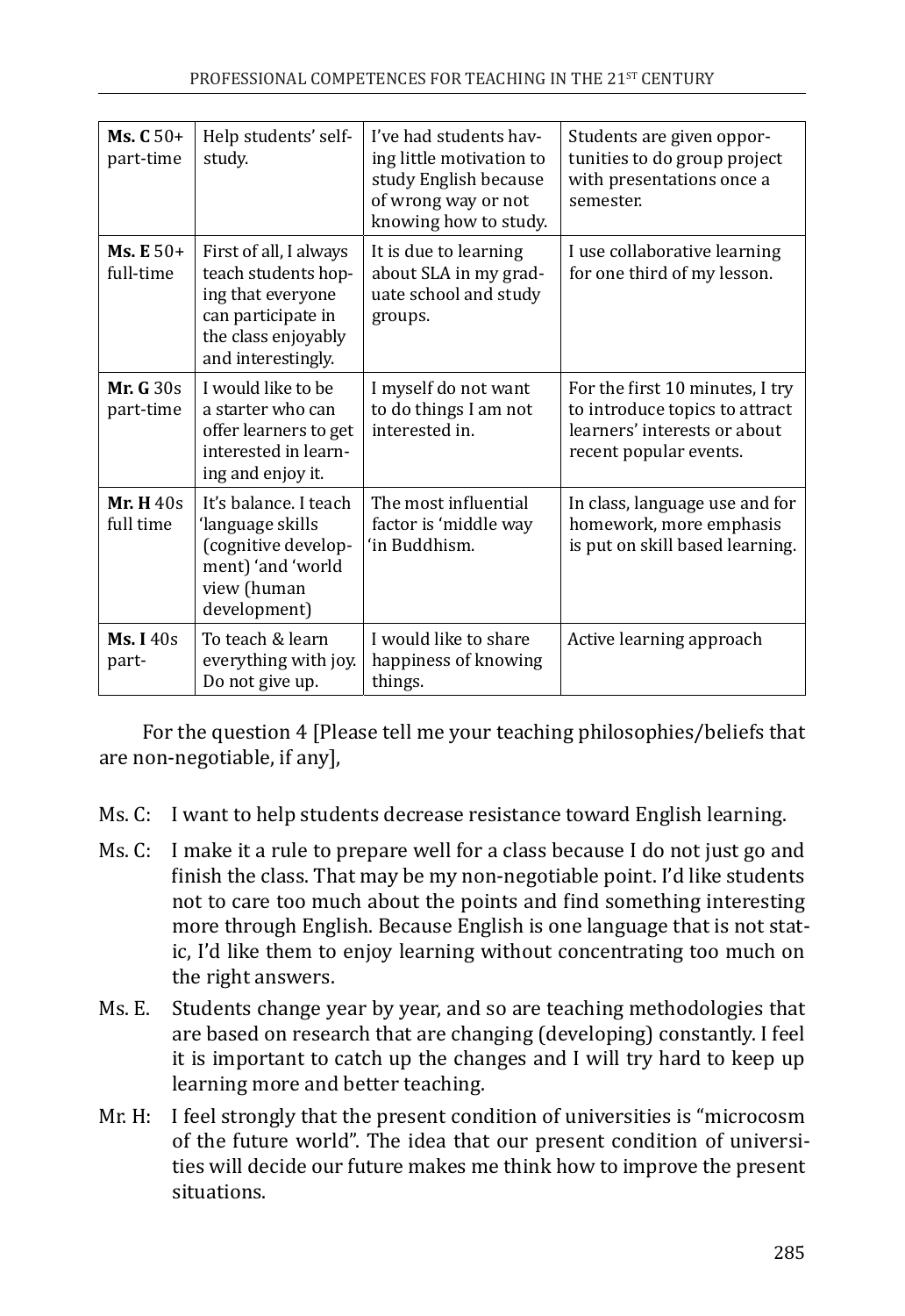For the research question 1, "What are the background experiences or reason to form such beliefs?" the answers in column b) match. For the research question 2, "How do teachers reflect their beliefs within the limitation of designated teaching materials and approaches in liberal arts education curricula?" the answers in column c) match.

To summarize, from the results of this study, we can say that to become aware of teacher briefs can be beneficial for both teachers and students because the answers to RQ 1(shown in column b) seemed to connect with the answers to RQ 2 (shown in column c) based on column a), that is "teacher beliefs" .

# **Collaboration and reflection in EP through actual classroom teaching**

#### *Class background*

Now I will refer to the class I taught in the Fall Semester (Sept. 2018 – Feb. 2019). The class was taught at a mediocre private university in Tokyo known for Liberal Arts including Law, History, Japanese & Chinese History and Economics. Prior to 2016, the courses were loosely set and teachers (70% were hired part-time) were allowed to choose their textbooks according to their syllabi. However, starting 2017, teachers were to use designated textbooks and follow the set syllabus. Below is the description of this course with bold letters to highlight the salient points.

|                       | Type of Class: Compulsory Freshman English. Once a week, one period (90")                                                                                                                                                                                                                                                                                                                  |
|-----------------------|--------------------------------------------------------------------------------------------------------------------------------------------------------------------------------------------------------------------------------------------------------------------------------------------------------------------------------------------------------------------------------------------|
| Students:             | 25 students (14 male, 11 female) majoring in Law. Pre-inter-<br>mediate (assigned).                                                                                                                                                                                                                                                                                                        |
| Textbook:             | Japan Goes Global (designated to Japan/Japanese culture)                                                                                                                                                                                                                                                                                                                                   |
| Course<br>Theme:      | (Assigned) Make sure to master English basic vocabulary<br>and grammatical points.                                                                                                                                                                                                                                                                                                         |
| Attainment<br>Target: | (Assigned) 1. As far as the phrases and expressions you learned<br>in class, you should be able to explain them in Japanese, and<br>to use them correctly in the future course. 2. Related to what<br>you've learned in class, you should be able to explain or ex-<br>press your opinions in English about your daily lives, Japa-<br>nese society and events, whether written or spoken. |
| Grading:              | (Required) Covering 15 chapers in 15 weeks, students are giv-<br>en a chapter test (vocabulary, expressions, grammar points,<br>reports), which accounts for 70%.<br>No exams. Participation, class assignments account for 30%.                                                                                                                                                           |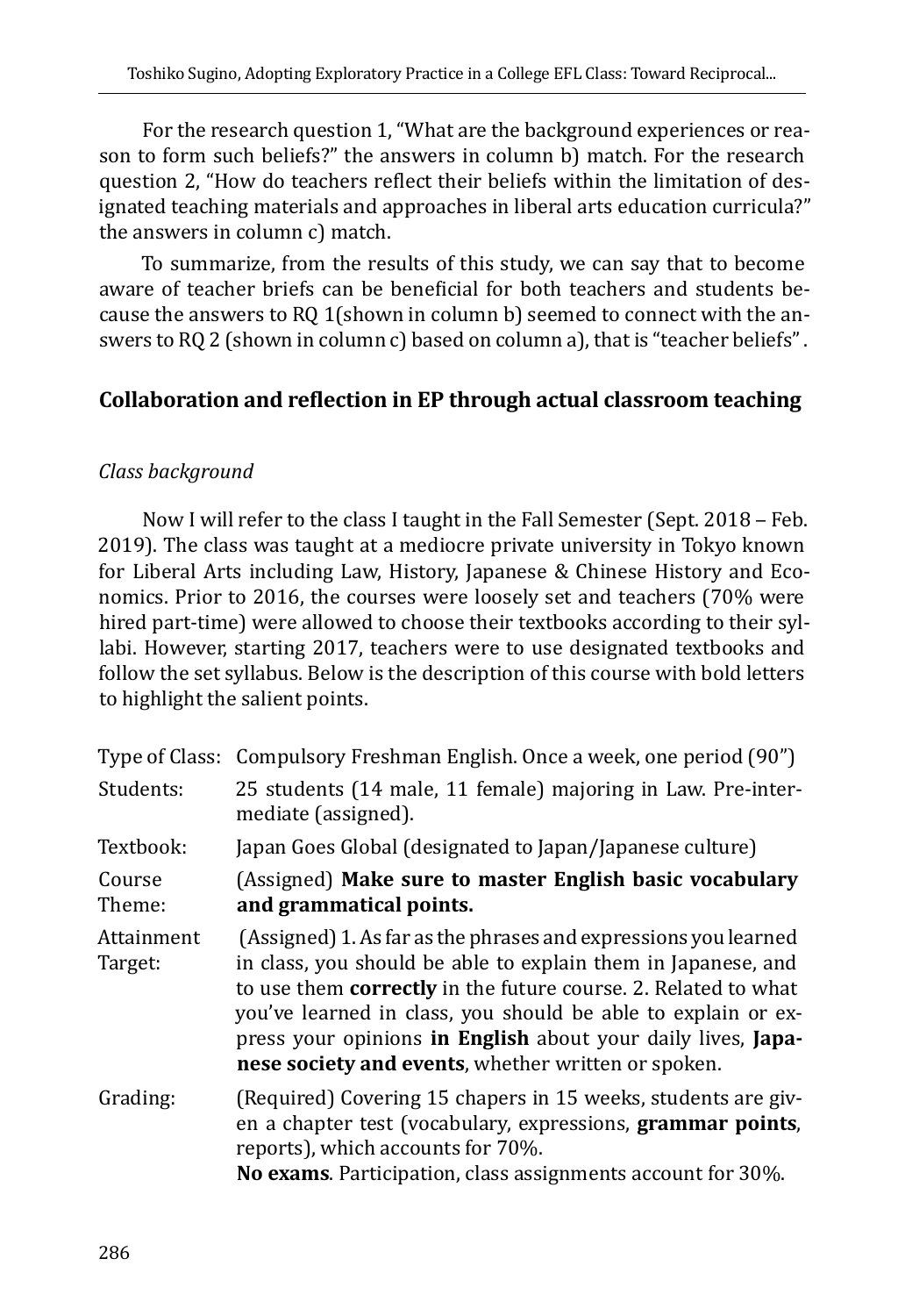### *My teacher beliefs*

All the students in the class had six years of English education, three years in junior and 3 years in senior high school. Most of them had learned English by rote-learning and studying translation and detailed grammatical points. Upon entering college, they hope to learn communicative English though many of them who have entered this university dislike English or feel that they are not good at English. As mentioned earlier, students most often enter this university without having had a chance to develop higher-order thinking skills through debates and presentations in English.

My answer to Question 1: "What are your teaching philosophies/beliefs*?*"

Applying holistic teaching is one example, which includes (offering chances to the students to engage in) reactions papers, discussion, presentations, and group-project in order to deepen students' awareness and knowledge. In my case, I also try to teach about racism, sexism, linguicism every time related words or concepts are introduced in a designated textbook.

I also tell students the concepts of world Englishes and tell them we should not feel inferior because of limited English abilities. I try to raise awareness of mother tongue, minority languages, and finally why Japanese students need to learn English and to what extent and which Englishes we should aim at.

My answer to Question 2: "What are the reasons and/or experiences that have influenced you to have them?"

My deep interests in history, geography and literature and experiences of studying abroad, have taught me the importance of knowing about those concepts. Though English is promoted strongly in Japan as a part of globalization, I feel students need to know knowledge of not having any 'isms' if they want to become true global citizens.

# *How and how much do you apply them to your actual teaching?*

Unlike the class that I used to teach directly about language policies using the book I had written, "Ten Chapters to know the American Views toward Language: Through the Language Policies against Native Americans, African Americans and Hispanics", you could easily assume how difficult it would be to reflect my teacher beliefs because of designated syllabus and textbook.

In English classes in core education, therefore, every time we come across the words or concepts related to racism, sexism, linguicism in the designated textbook, I try to mention or explain them. For example, we came across the words, salarymen, OLs, and glass ceilings, in the chapter of 'Japan's Company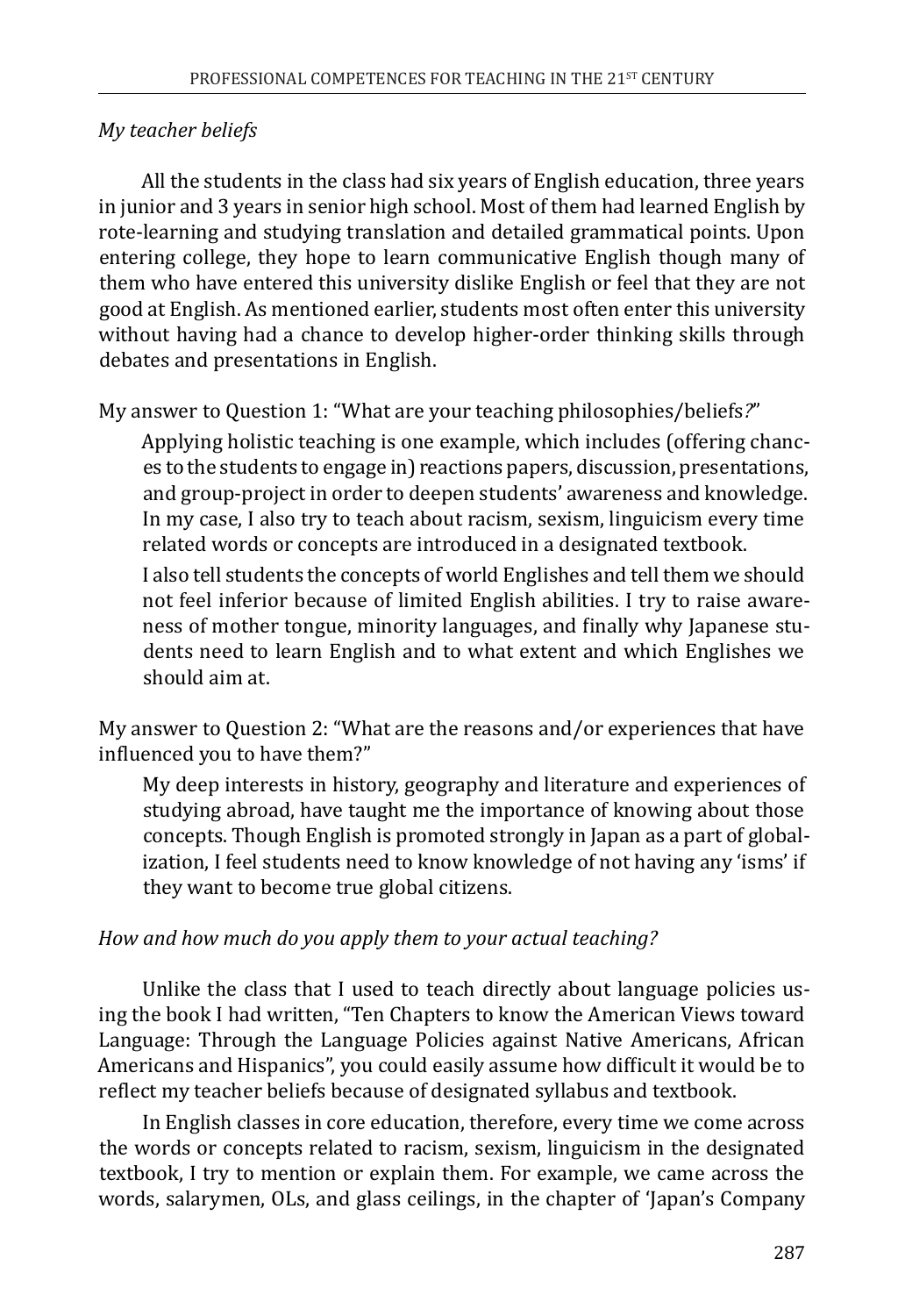Culture: The Misery behind the Miracle'. About the word, 'salarymen', I introduced PC (Political Correctness) such as policemen, chairmen, and fireman. Then about OLs, I first explained that it's a Japanese-English word for 'Office Lady', and since it can be interpreted as sexist word, I advise the students to simply use 'office worker'. As for 'glass ceiling', as homework, I ask students to check it, and then ask those who had done the homework to explain the phrase in class.

Because time is limited time and course syllabus is set, I cannot assign students presentations directly on the concepts of '-isms'. As for the presentation, I asked the students to introduce Japanese or foreign cultures or ideas to the world. I assigned the group members in an alphabetical order, and in the group of three members, they first decided the theme. Their first choices were, for example, Valentine's Day (because it's very popular in Japan), fireworks (because Japanese fireworks are beautiful), Halloween, Christmas (because they are popular events in Japan), Tanabata festival (we like the star festival), kimono (because kimono is pretty), and rugby (because one member plays rugby).

Then in the next class, I asked them to examine the topics closely and critically. After discussing among groups in class or outside of class, they decided on the following themes.

| <b>First theme</b>     | reason                                  | <b>Final theme</b>   | reason                                                                                                              |
|------------------------|-----------------------------------------|----------------------|---------------------------------------------------------------------------------------------------------------------|
| Valentine's<br>Day     | Popular in Japan                        | White Day            | To think why a day to returngifts<br>'White Day' is not exercised abroad                                            |
| Fireworks              | Japanese<br>fireworks are<br>beautiful. | Compare<br>Fireworks | Japanese can take it for granted<br>that we can buy fireworks in the<br>store. Consider restrictions over-<br>seas. |
| Halloween<br>Christmas | Popular events<br>in Japan              |                      | Realized they are brought from<br>overseas.                                                                         |
| Star Festival          | We like it.                             | Star Festival        | As it's originally from China, we'd<br>like to improve relationship with<br>China.                                  |
| Kimono                 | Because it's<br>pretty                  | kimono               | Should know about our own cul-<br>ture. Compare the present role of<br>China dress.                                 |
| Rugby                  | Play rugby                              | Maori in NZ          | Found out Rugby's Haka dance is<br>Maori's. This leads to respect<br>Japanese ethnic minority groups.               |

*Table 4: How the students' themes changed from the 1st group talk to the 4th*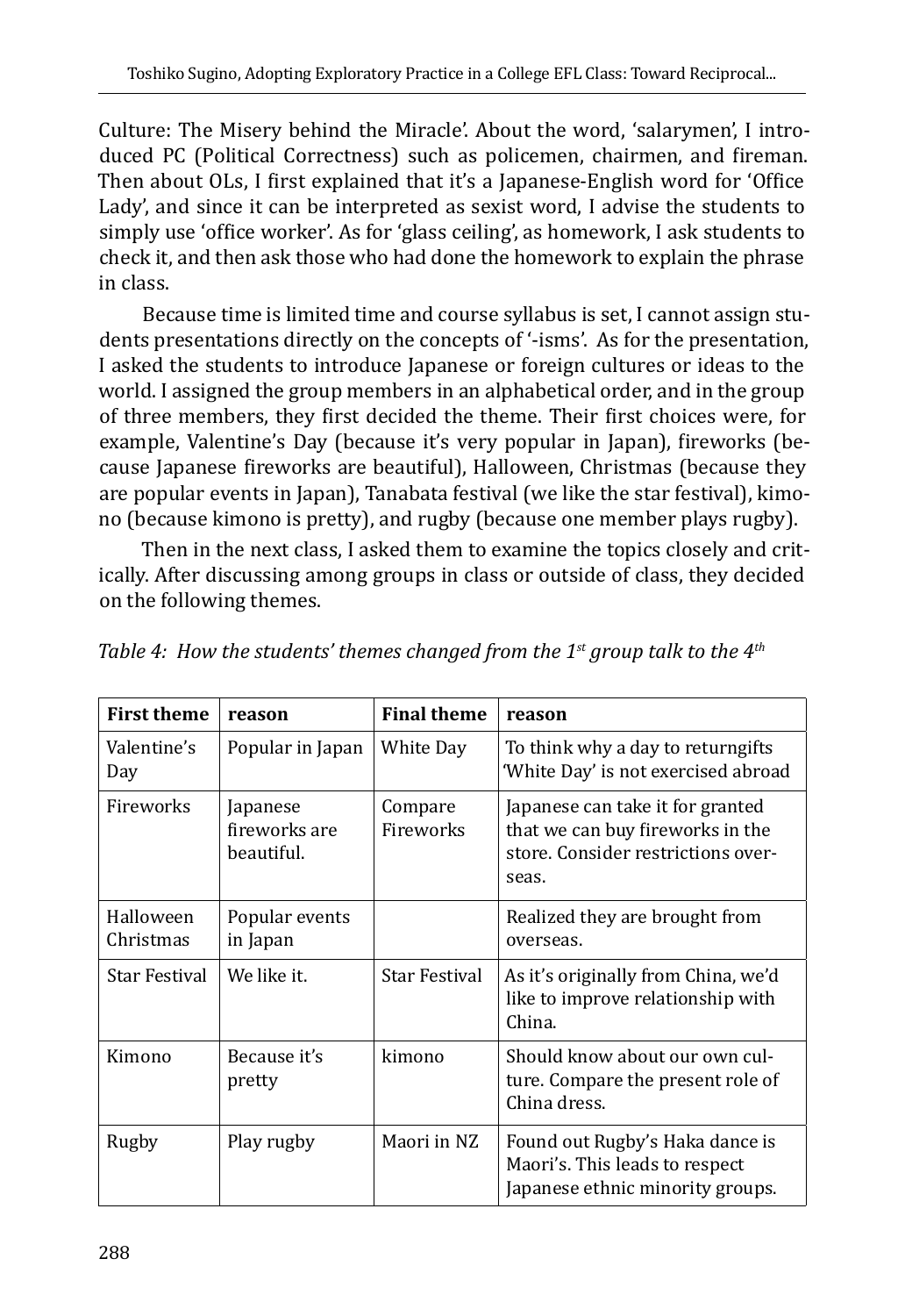My answer to Question 4: "Please tell me your teaching philosophies/beliefs that are non-negotiable, if any"

Linguistic skills are basic but not all. I myself enjoy classes that can help students learn holistically and develop higher order skills, and also the classes where I can learn from the students.

Indeed, with a little suggestion, students can come up with better ideas, and their presentations are insightful to me, too.

# **Students' comments**

At the end of the semester, with a longer version of a test, I asked the following three questions about their learning.

- 1. What did you think of this class? (part 1) What did you learn, what was most helpful, and what developed most? What about presentation? (part 2) Reflection points, future goal.
- 2. Which activities in class were the most helpful and which would you like to continue by yourself? (presentation, reading aloud, writing down the words the teacher read, TOEIC listening, vocabulary test, writing lyrics, and other).

The first question is for the students to reflect their learning. The second part is to help them learn by themselves with sustainability. This will help them continue their learning outside of school and for the future course. In the Table 5, I will show some of the examples.

| Table 5: Selected Answers for the Reflection Sheet |  |
|----------------------------------------------------|--|
|----------------------------------------------------|--|

| 1. (part 1) What did you learn, what was most helpful, and what developed<br>most? What about presentation? |                                                                                                                                                                                                                                                                        |  |
|-------------------------------------------------------------------------------------------------------------|------------------------------------------------------------------------------------------------------------------------------------------------------------------------------------------------------------------------------------------------------------------------|--|
| Mr. E                                                                                                       | Since the entrance exam, I have forgotten many words. Vocab. Tests re-<br>mind me of them. As I had never done presentation in English, I was very<br>nervous but gave me a good opportunity paying attention to pronuncia-<br>tion, too.                              |  |
| Mr. S                                                                                                       | This class was most difficult of all college English classes because of lots of<br>listening practices which I had not done. Listening over and over helped<br>me listen better. I tried to use simple words for other students to hear<br>easier for my presentation. |  |
| Ms. 0                                                                                                       | Pronunciation and listening practice was good. I learned things from ac-<br>tually attending the class instead of just translating over and over like last<br>semester.                                                                                                |  |
| Ms. T                                                                                                       | As for presentation, I felt it was very difficult because group members had<br>to make sentences from scratch, and memorize them.                                                                                                                                      |  |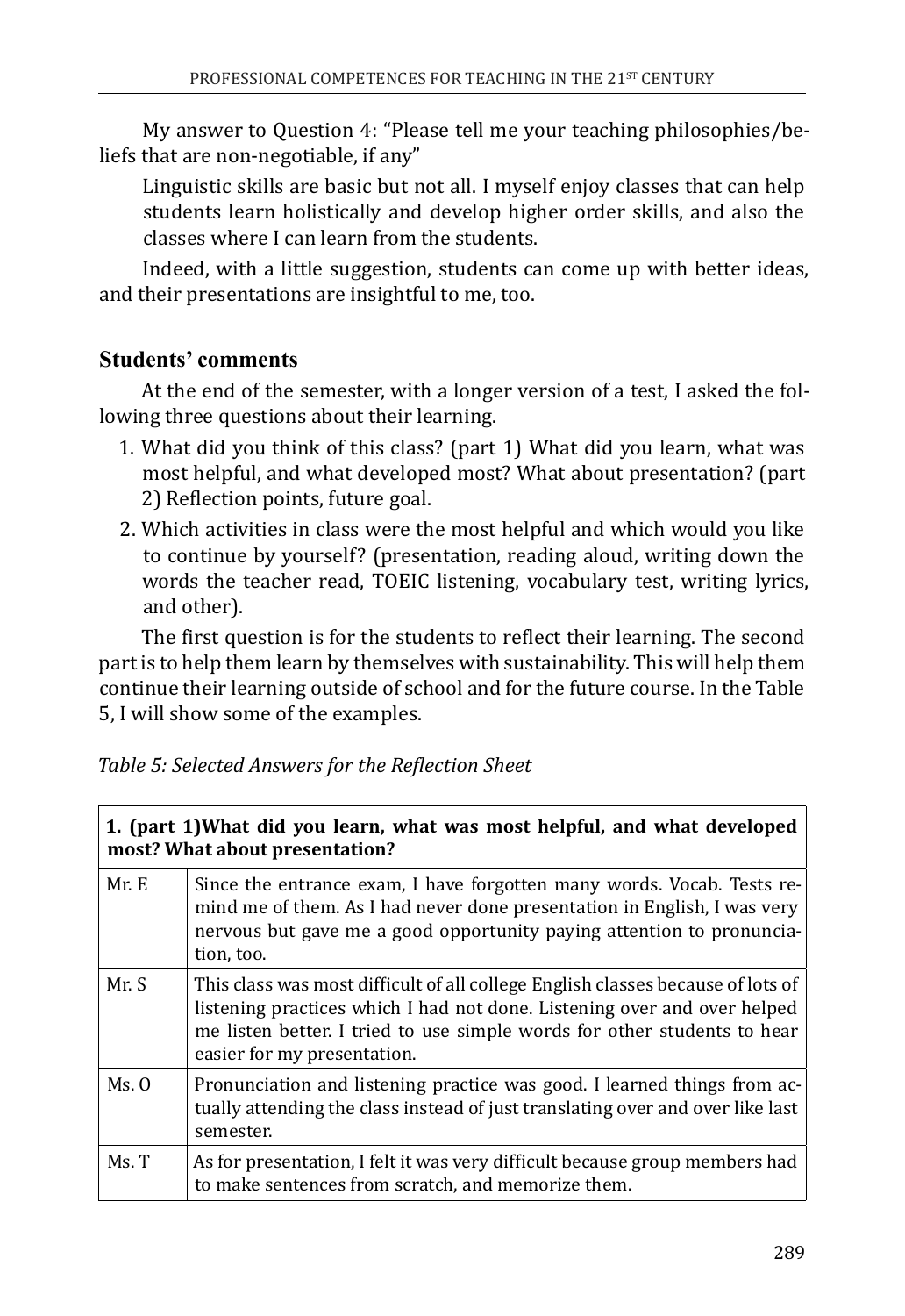| Mr. K    | As it was the first time to make presentation all in English, it was a very<br>good experience. As a leader, through deciding a topic & roles, I felt I got<br>matured.<br>Listening was also helpful.                            |
|----------|-----------------------------------------------------------------------------------------------------------------------------------------------------------------------------------------------------------------------------------|
|          |                                                                                                                                                                                                                                   |
| Ms. M    | I had never done a presentation in a conversation style. It was more dif-<br>ficult than I had thought while communicating in group, which I felt very<br>important.                                                              |
|          | 1. (part 2) Reflection points, future goal                                                                                                                                                                                        |
| Mr. E &S | Could not do well TOEIC listening. Will study for TOEIC in the future.                                                                                                                                                            |
| Ms. 0    | Reviewing. In the beginning I did both preparation and reviewing but<br>soon I was too busy reviewing.                                                                                                                            |
| Ms. T    | We paid too much attention to just finishing presentations. Next time, if<br>we have a chance, I'd like to pay more attention to the audience-friendly<br>presentation.                                                           |
| Mr. K    | I need to increase vocabulary. When we had a chance to write, I often<br>could not find appropriate words. I need more words for successful com-<br>munication.                                                                   |
| Ms. M    | I only knew English that was taught in school, I never thought of communi-<br>cating with foreign people that the teacher encouraged. Bear this in mind;<br>I'm going to learn English further.                                   |
|          | 2. Which activities in class was the most helpful and you would like to continue<br>by yourself? (Presentation, reading aloud, writing down the words the teacher<br>read, TOEIC listening, vocabulary test, writing lyrics etc.) |
| Mr. E    | I'm very bad at listening. Listening and pronouncing confusing words was<br>very helpful. It was good to have a rare experience of getting information<br>and changing it to English and doing presentation.                      |
| Mr. S    | Writing down English words while listening was the best for long-term<br>memory.                                                                                                                                                  |
| Ms. 0    | Read aloud was most helpful. It keeps me motivated and good for pronun-<br>ciation.                                                                                                                                               |
| Ms. T    | Writing down English words while listening was most helpful.                                                                                                                                                                      |
| Mr. K    | Presentation was most helpful. When we were making a draft, we could<br>learn not only words or grammar but also commons sense in the society.                                                                                    |

What is important is not what the students answered but rather that students have to think and reflect on their learning.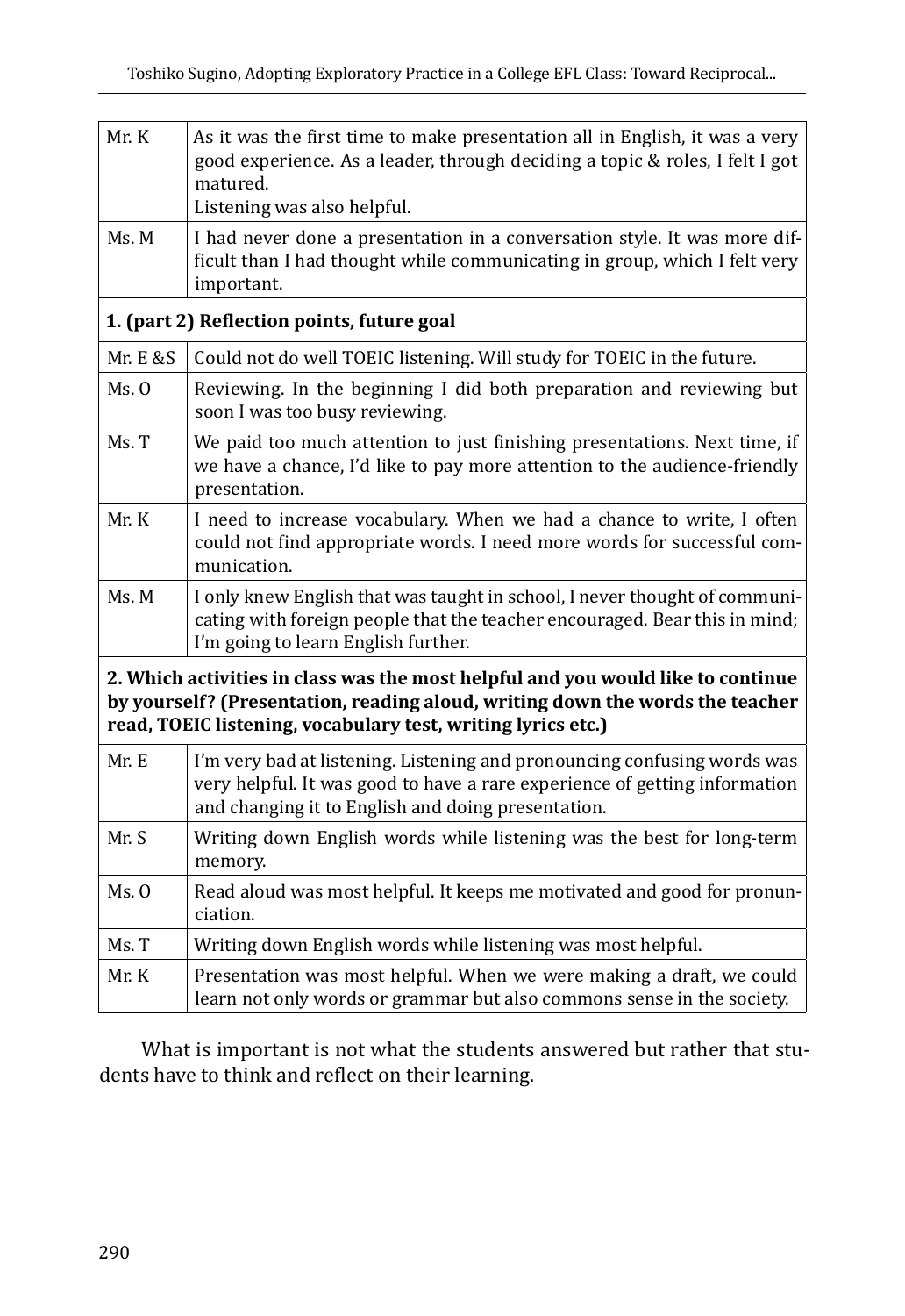### **Conclusion**

In this paper, I first mentioned English language education in Japan. Though communicative competence is called for, it is clear that most students have spent their learning time on preparing for entrance exams with memorizing vocabulary and grammatical points.

It is also clear that teachers have their own philosophy and beliefs about teaching, and try to reflect them in their actual teaching. Teacher beliefs, we believe, will help teachers or future teachers to become reflective practitioners as well as develop learners' cognitive abilities to become active members of this multicultural and multilingual world.

As I mentioned before, collaboration and reflection in exploratory practice works reciprocally. When teachers ask students to reflect their own learning, it will be beneficial for teacher's reflection on teaching, too. By employing many teaching activities, teachers can offer activities suitable for students' learning styles, and for learners, they can reflect their own learning and learning styles, and hopefully can find a sustainable way of learning. Instead of a class evaluation form that is given by school, in this way, teachers can learn from students' actual comments reflecting the class and their learning, and thus teachers can learn from learners and eventually to have a "quality of life" as a teacher, researcher and learner as EP (Exploratory Practice) suggests.

# **References**

Ajzen, I. (1988). *Attitudes, personality, and behaviour*. Chicago: Dorsey Press.

Allwirght, D. (2003). Exploratory practice: Rethinking practitioner research in language teaching. *Language Teaching Research*, 7(2), 113-141. [https://doi.](https://doi.org/10.1191/1362168803lr118oa) [org/10.1191/1362168803lr118oa](https://doi.org/10.1191/1362168803lr118oa)

Borg, S. (2009). *Introducing language teacher cognition*. Retrieved 8/25/2018 from <http://www.education.leeds.ac.uk/research/files/145.pdf>

Dogruer, N, Menevis, I. & Eyyam, R. (2010). EFL Teachers' beliefs on learning English and their teaching styles. *Science Direct Procedia Social and Behavioral Sciences 3*, 83-87.

Hayes, J. (2013). University and school entrance exams in Japan: Exam hell, pressure and cheating. *In Facts and Details*. Retrieved 2019/04/04 from: [http://factsand](http://factsanddetails.com/japan/cat23/sub150/item1790.html)[details.com/japan/cat23/sub150/item1790.html](http://factsanddetails.com/japan/cat23/sub150/item1790.html)

Hanks, J. I. (2015). Language teachers making sense of exploratory practice. *Language Teaching Research*, 19 (5), 612‒633. <https://doi.org/10.1177/1362168814567805>

OECD (2009). Teaching practices, teachers' beliefs and attitudes. In *Teaching and*  Learning International Survey (TALIS), total 309 pages (pp. 87-135). OECD Publishing.

Sugino, T. (2012). *Ten Chapters to know the American Views toward Language: Through the Language Policies against Native Americans, African Americans and*